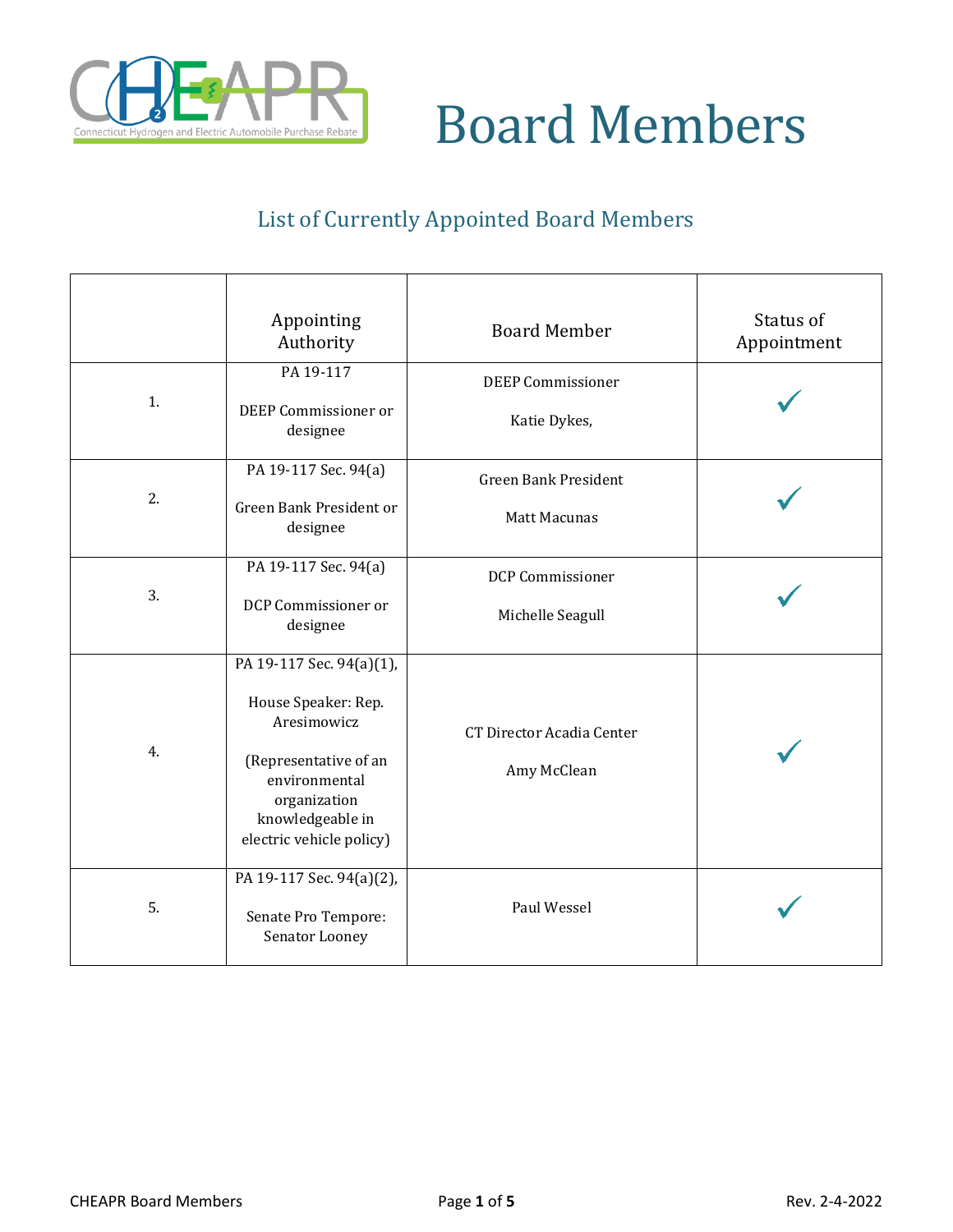

|     | PA 19-117 Sec. 94(a)(3),                                                                                                                                                          |                                                                        |  |
|-----|-----------------------------------------------------------------------------------------------------------------------------------------------------------------------------------|------------------------------------------------------------------------|--|
| 6.  | House Majority Leader<br>Rep. Ritter<br>(Representative of an<br>organization that<br>represents the interests<br>of an environmental<br>justice community)                       | Transport Academy at Center for Latino<br>Progress<br>Anthony Cherolis |  |
| 7.  | PA 19-117 Sec. 94(a)(4),<br>Senate Majority Leader:<br>Sen. Bob Duff<br>Appointment<br>(Representative of an<br>association representing<br>automotive retailers in<br>the state) | Open                                                                   |  |
| 8.  | PA 19-117 Sec. 94(a)(5),<br>House Minority Leader:<br>Rep. Klarides                                                                                                               | <b>Jody Ellant</b>                                                     |  |
| 9.  | PA 19-117 Sec. 94(a)(6),<br>Senate Minority Leader:<br>Sen. Fasano                                                                                                                | Hoffman Automotive<br>Bradley Hoffman,                                 |  |
| 10. | PA 19-117 Sec. 94(a):<br>DEEP Cmsr at large<br>(Selection for industrial<br>fleet or transportation<br>company)                                                                   | Garrett Eucalido                                                       |  |
| 11. | PA 19-117 Sec. 94(a):<br>DEEP Cmsr at large<br>(Selection for industrial<br>fleet or transportation<br>company)                                                                   | Open                                                                   |  |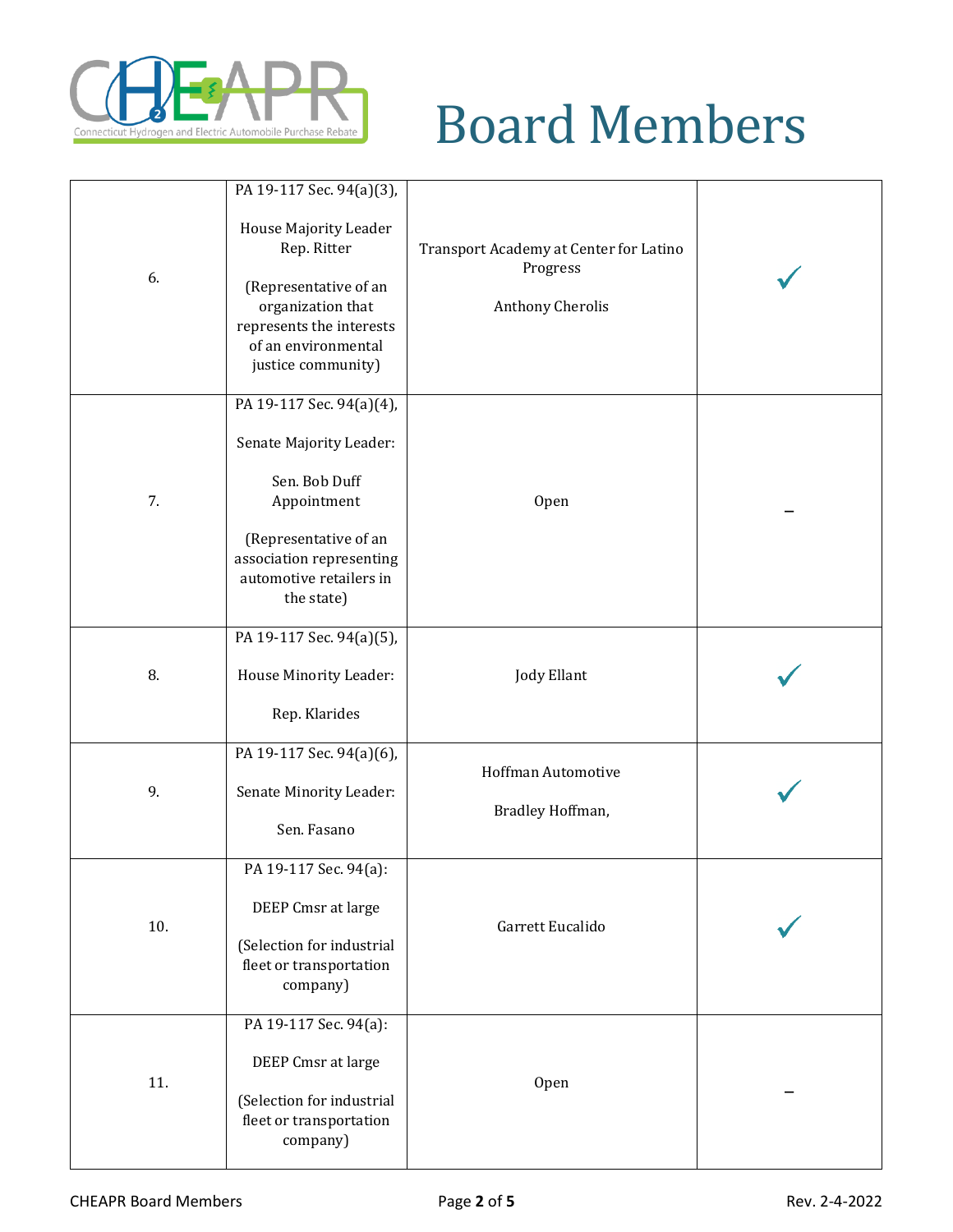

| 12. | PA 19-117 Sec. 94(a):<br>DEEP Cmsr at large<br>(Selection for industrial<br>fleet or transportation<br>company) | Open |  |
|-----|-----------------------------------------------------------------------------------------------------------------|------|--|
|-----|-----------------------------------------------------------------------------------------------------------------|------|--|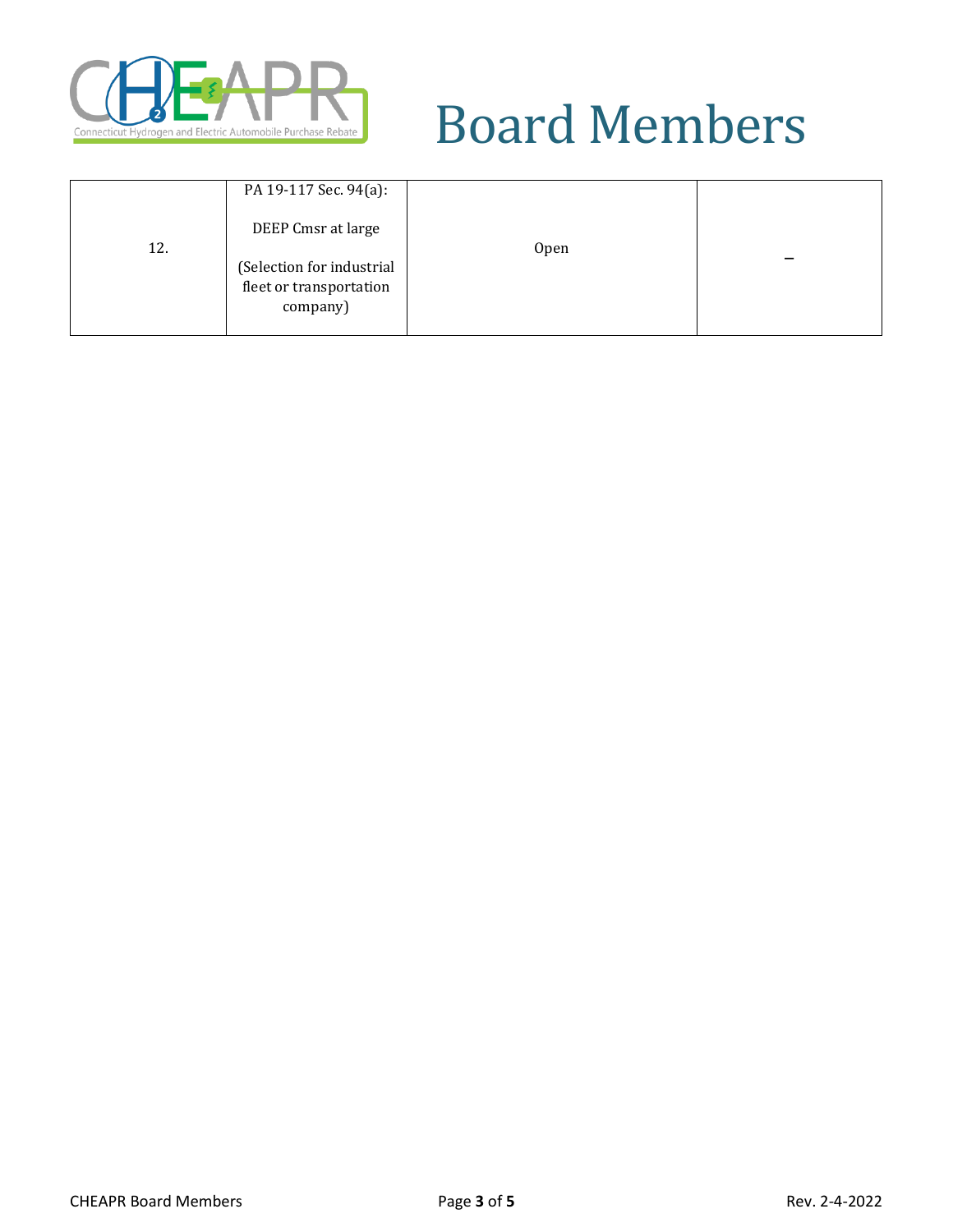

#### Board Member Appointment Requirements

PA 19-117, Sec. 94 (a) There is established a Connecticut Hydrogen and Electric Automobile Purchase Rebate Board, which shall be within the Department of Energy and Environmental Protection for administrative purposes only. The board shall consist of the Commissioner of Energy and Environmental Protection or the commissioner's designee, the Commissioner of Consumer Protection or the commissioner's designee, the president of the Connecticut Green Bank or the president's designee and six members appointed as follows:

(1) One representative of an environmental organization knowledgeable in electric vehicle policy appointed by the speaker of the House of Representatives;

(2) one member appointed by the president pro tempore of the Senate;

(3) one representative of an organization that represents the interests of an environmental justice community, as defined in subsection (a) of section 22a-20a of the general statutes, appointed by the majority leader of the House of Representatives;

(4) one representative of an association representing automotive retailers in the state appointed by the majority leader of the Senate;

(5) one member appointed by the minority leader of the House of Representatives; and

(6) one member appointed by the minority leader of the Senate. The Commissioner of Energy and Environmental Protection may appoint to the board not more than three additional representatives from other industrial fleet or transportation companies. The Commissioner of Energy and Environmental Protection, or the commissioner's designee, shall serve as chairperson of the board. The board shall meet at such times as it deems necessary

(b) On and after January 1, 2020, until December 31, 2025, inclusive, the board shall establish and administer a program to provide rebates that total at least three million dollars annually to residents of this state who (1) purchase or lease a battery electric vehicle, plug-in hybrid electric vehicle or fuel cell electric vehicle, or (2) purchase a used hydrogen vehicle or electric vehicle. The board shall establish and revise, as necessary, appropriate rebate levels and maximum income eligibility for rebates for used hydrogen vehicles or electric vehicles. The board shall evaluate such program on an annual basis. (c) There is established an account to be known as the "Connecticut House Bill No. 7424 Public Act No. 19-117 117 of 580 hydrogen and electric automobile purchase rebate program account" which shall be a separate, nonlapsing account within the General Fund. The account shall contain any moneys required by law to be deposited in the account. Moneys in the account shall be expended by the Connecticut Hydrogen and Electric Automobile Purchase Rebate Board for the purposes of administering the program established pursuant to subsection (b) of this section. Sec. 95. Section 22a-201c of the general statutes is repealed and the following is substituted in lieu thereof (Effective January 1, 2020):